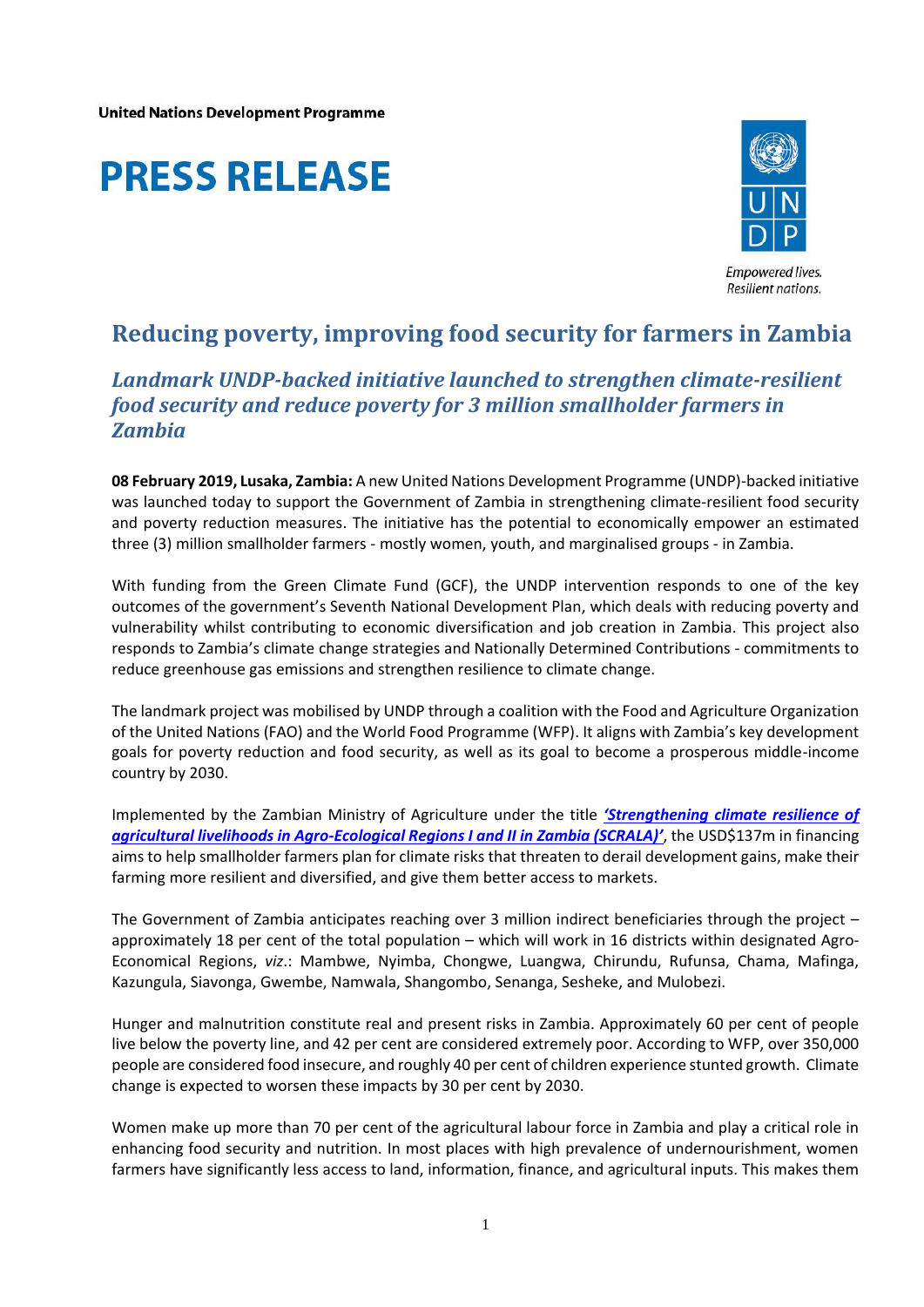more vulnerable to climate shocks and affects their health and the food security and nutrition of the entire household.

Given the unique role of women in agriculture and food provisioning, and their unique vulnerabilities to climate change, GCF resources will focus dedicated efforts towards building climate resilience for femaleheaded houses and rural enterprises.

'The SCRALA project promotes a paradigm shift by taking a comprehensive approach to addressing the entire value chain, and providing the initial trigger for poor and vulnerable farmers to shift on to a resilient trajectory for agricultural livelihoods', says Alexander Chiteme, Zambia's Minister of National Development Planning as he co-launched the project along with Agriculture Minister Michael Z. Katambo in Lusaka today. 'This will also result in sustainable development benefits, as these vulnerable farmers and their families will see increases in income and enhanced food security, leading to health and environmental co-benefit', Minister Chiteme added.

Agriculture Minister Michael Z. Katambo was visibly delighted when he said, 'This project supports government to take meaningful steps to enhance resilience of vulnerable populations in the targeted districts, many of whom are women and youth. These women and youth - who are reliant on agriculturebased livelihoods - will benefit from the project through scaled up use of tailor-made weather advisories to inform decision making by the farming community'.

As the largest implementer of climate action in the UN System, UNDP will continue to partner with the Government of Zambia, the private sector, and civil society groups at the national and community level to tackle the impacts of climate variability on the agriculture sector - a critical source of livelihoods and contributor to the national GDP - said Sergio Valdini, the UNDP Zambia Officer in Charge. 'If climate change is not addressed, we risk losing the gains that have been made on the economic front. This would be through channelling funds that should have been invested in development to undertaking humanitarian operations', he noted.

Jerry Velasquez, Director of GCF's Mitigation and Adaptation Division, said the increasing effects of climate change are particularly severe for countries like Zambia, where 70 per cent of the country's workforce relies on rain-fed agriculture.

'GCF's financial support will help farmers better manage the impacts of climate change through improved climate information and early warning systems, enhance smallholder farmers' access to water for farming, and strengthen farmers' links to rural markets', he said. 'Ultimately, the goal is to ensure that climate-resilient agriculture becomes the norm'.

Working together with national institutions like the Ministry of Agriculture, the Zambia Meteorological Department, and the Water Resources Management Authority, the partnership will deliver an integrated set of technical services that will help to advance key Sustainable Development Goal targets, especially SDG2 on hunger and SDG13 on climate action. The partnership will ensure that best practices from pilot climate resilience initiatives nurtured via coalition organisations will be scaled-up to meet the Government of Zambia's targets on adapting its economy to climate change impacts.

The UNDP-led initiative, set to start immediately, runs for 7 years and will give deliberate emphasis on capacity building across the sectors and strata, from the national to the community level.

The SCRALA project builds upon previous climate-smart agriculture projects supported or implemented by the UN agencies participating in the initiative. These include: Adaptation to the effects of drought and climate change in Agro-ecological Regions I and II in Zambia (CCAP) and the Climate Information and Early Warning Systems (CI/EWS) projects supported by UNDP, Conservation Agriculture Scaling Up (CASU) implemented by MoA/FAO, and Purchase for Progress (P4P) implemented by WFP.